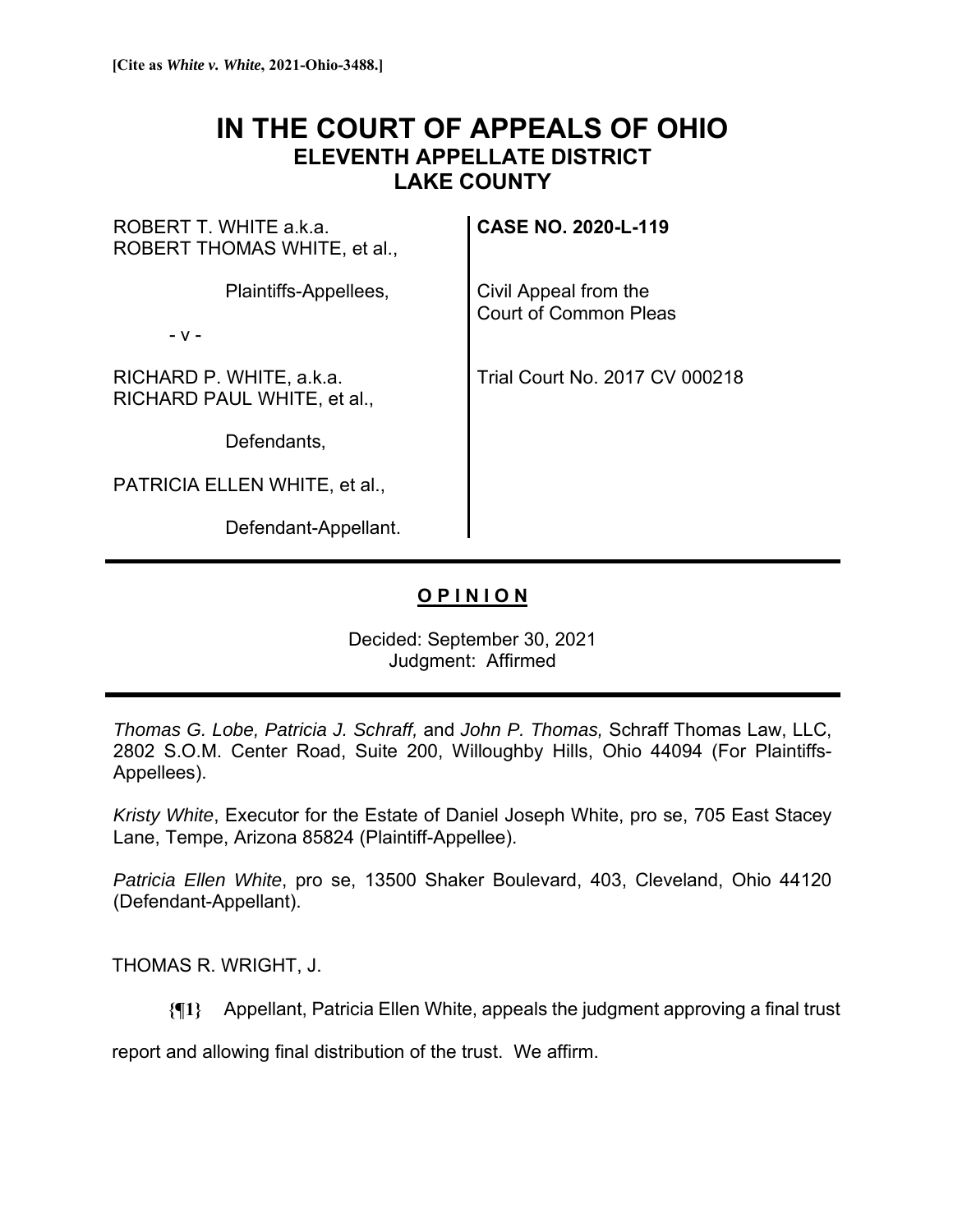**{¶2}** Appellant's mother, Patricia R. White ("decedent"), died testate in 2013. Decedent's inter vivos trust, established in 2011, provided that, upon her death, the trust estate would be divided between her ten children. When established, the trust named decedent as trustee and decedent's children Robert and Ruth as successor co-trustees. A modification to decedent's trust just prior to her death replaced Ruth with decedent's son Richard as successor co-trustee and provided that decedent's son Michael was to receive decedent's real property on Lake Road East. After decedent's death, an estate was opened in the Ashtabula County Probate Court. Thereafter, Robert and several other trust beneficiaries (collectively "appellees") brought suit in that court against Richard and Michael, alleging that they had fraudulently obtained the trust modification.

**{¶3}** In 2014 and 2016, Michael was indicted on forgery and theft charges as a result of his actions with respect to decedent's finances. Following Michael's indictments, appellees voluntarily dismissed their suit in Ashtabula County.

**{¶4}** In 2017, appellees again filed a complaint, this time in the general division of the Lake County Common Pleas Court ("the trial court"). The complaint included appellant as a necessary party due to her status as a beneficiary of the trust. The complaint contained allegations against Michael, Richard, and Richard's wife Christina Hall White, regarding their handling of decedent's finances and the trust modification. Appellant answered the complaint on March 23, 2017, denying the allegations.

**{¶5}** On April 17, 2017, Michael moved to strike certain attachments to the complaint. The trial court denied the motion. On June 12, 2017, Richard and Christina moved to transfer venue, arguing that the Ashtabula County Court of Common Pleas was a more appropriate forum pursuant to Civ.R. 3. The trial court denied the motion.

2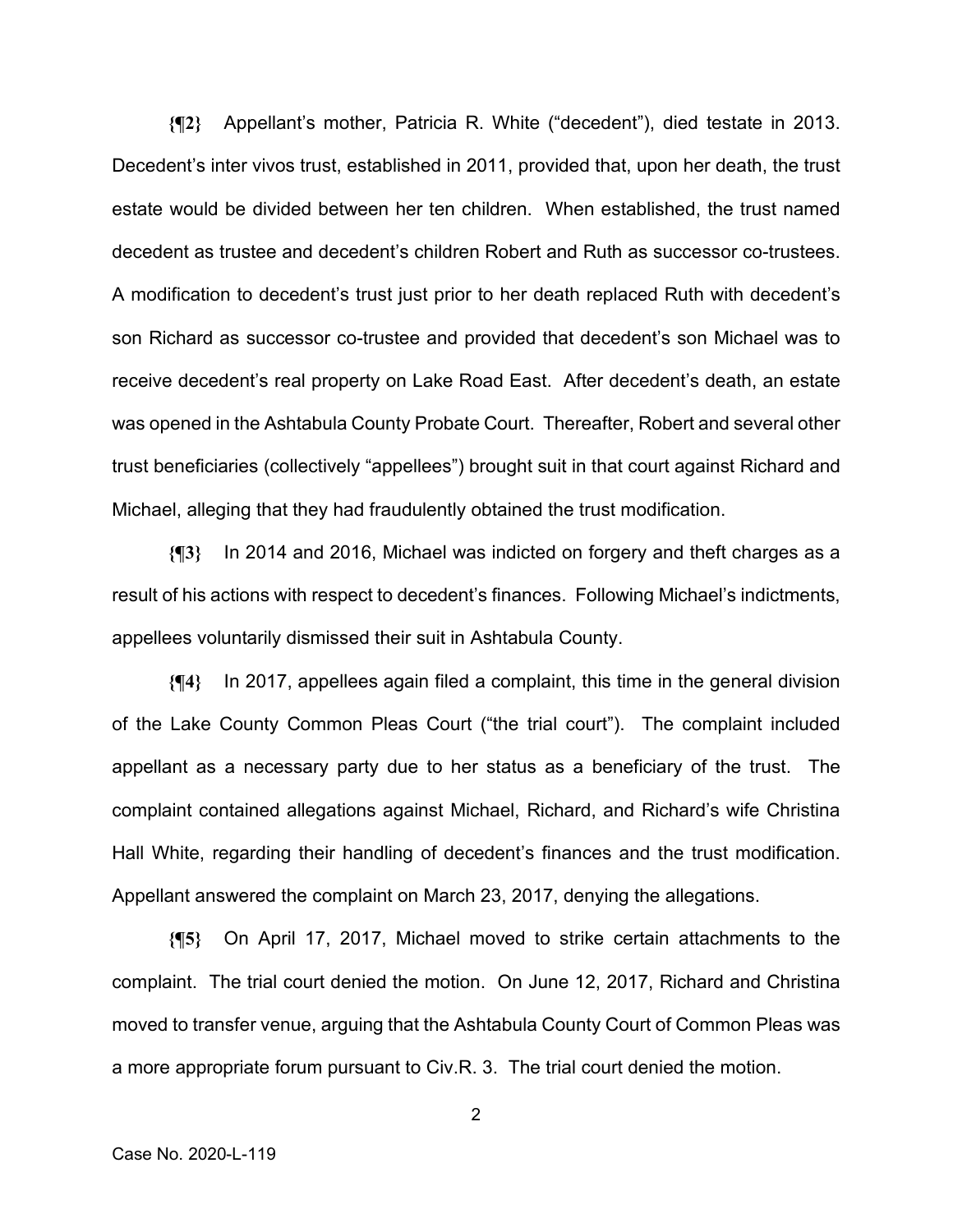**{¶6}** In May 2018, the trial court issued a judgment entry incorporating a partial agreement among the parties declaring the trust modification void with a limited exception. In July 2018, the trial court approved an agreed judgment entry resolving the remainder of appellees' claims. The May and July 2018 entries provided that the trial court reserved jurisdiction to enforce the settlement agreement.

**{¶7}** In 2020, appellees moved to enforce the settlement agreement and approve the final trust report and requested attorney fees and costs. Appellant opposed the motion on the basis that she was not provided access to information on the trust property, liabilities, receipts, and disbursements. The trial court held appellees' motion in abeyance and ordered appellees to provide certain trust documents to appellant. Thereafter, appellees filed a notice of service indicating that they had sent appellant all such documents.

**{¶8}** After appellees filed their motion to enforce the settlement, appellant moved three times for a formal accounting. In these motions, appellant made several allegations related to the handling of the case and the trust. The trial court denied these motions, holding that there is no statutory basis for ordering a formal accounting. Thereafter, appellees moved the trial court to declare appellant a vexatious litigator.

**{¶9}** On October 30, 2021, the trial court issued a judgment entry finding the final report complete and allowing the final distribution to be made pursuant to the final report, but denying appellees' requests for attorney's fees and costs and to have appellant declared a vexatious litigator.

**{¶10}** Appellant assigns the following errors, which we address together:

[1.] The trial court committed prejudicial error in denying defendant's motion to strike pursuant to Ohio Rule Civil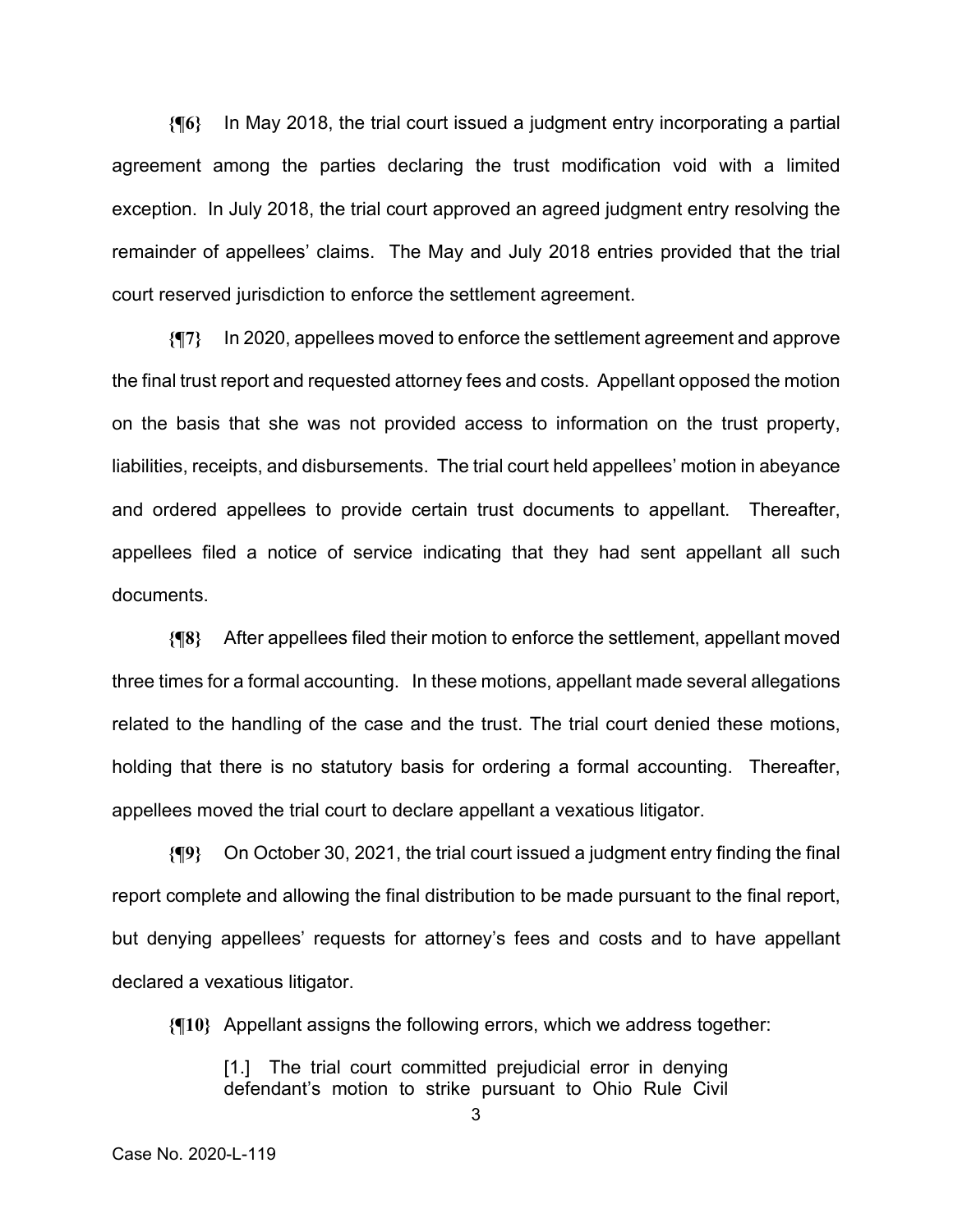Procedure 12(F). The general division of Lake County Court lacked jurisdiction over a refiled Ashtabula County Probate Court case. Ashtabula County Probate Court obtained jurisdiction first in the matter in both 2013 ES 00238 and 13CVP12. Both cases concern the assets of the Patricia R. White Trust. Per R.C. 2101.24 (A) (1), the conduct of an executor and trustees is within the exclusive jurisdiction of the probate court. The Ohio Constitution created a separate probate division within a court of common pleas, and R.C. 2101.24(B) established concurrent jurisdiction between general and probate divisions of the SAME court. Ashtabula County Probate Court may have sua sponte transferred the case to its general division. R.C. 2101.24(B)(2), but it did not. Actions concerning the Patricia R. White Trust were initiated in Ashtabula County Probate Court and those actions were ongoing at the time this case was refiled in Lake County Common Pleas Court. The judgment and proceedings of the Lake County Common Pleas Court should be voided for lack of jurisdiction.

[2.] The Lake County Court erred in not transferring the case to Ashtabula County Probate Court. The judgment and proceedings of the Lake County Common Pleas Court should be voided for lack of jurisdiction. This action was commenced in the general division of the common pleas court. The trial court lacked statutory authority to invoke its probate jurisdiction and proceed to determine issues as if it were probate court thereby preventing appellant from having a fair proceeding. R.C. 2102.24(A)(1)(c), which states in part that the probate court has "exclusive jurisdiction" to "direct and control the conduct and settle the accounts of executors and administrators and order the distribution of estates," and under that section, any matter relating to the administration of an estate and the distribution of its assets is within the exclusive jurisdiction of probate court.

**{¶11}** Although appellant's assignments of error appear to challenge the trial

court's rulings on the motions to strike and to transfer venue filed by Michael and Richard,

respectively, her arguments in support pertain to whether the trial court lacked subject

matter jurisdiction.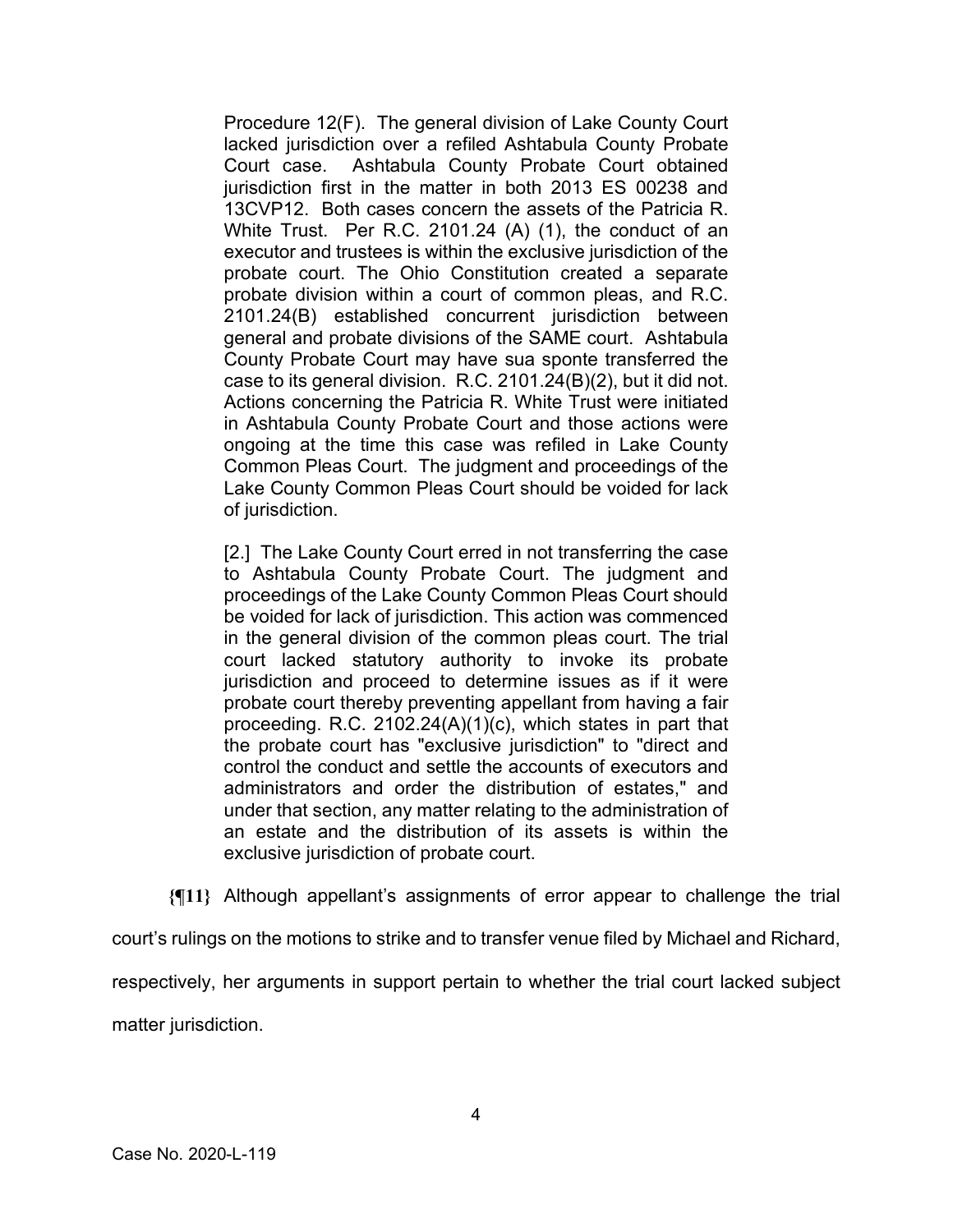**{¶12}** The issue of whether a trial court lacks subject matter jurisdiction may be raised at any time. "Subject-matter jurisdiction is the power of a court to entertain and adjudicate a particular class of cases." *Bank of Am., N.A. v. Kuchta*, 141 Ohio St.3d 75, 2014-Ohio-4275, 21 N.E.3d 1040, ¶ 19, citing *Morrison v. Steiner*, 32 Ohio St.2d 86, 87, 290 N.E.2d 841 (1972). "A court's subject-matter jurisdiction is determined without regard to the rights of the individual parties involved in a particular case." *Kuchta* at ¶ 19, citing *State ex rel. Tubbs Jones v. Suster*, 84 Ohio St.3d 70, 75, 701 N.E.2d 1002 (1998); *Handy v. Ins. Co.*, 37 Ohio St. 366, 370 (1881).

**{¶13}** Therefore, the issue here is whether the trial court had jurisdiction over the type of action filed by appellees: a complaint for removal of a trustee, declaratory judgment, breach of fiduciary duty, conversion, unjust enrichment, constructive trust, accounting, and other relief relative to an inter vivos trust.

**{¶14}** "Ohio's common pleas courts are endowed with 'original jurisdiction over all justiciable matters \* \* \* as may be provided by law.'" *Kuchta* at ¶ 20, quoting Article IV, Section 4(B), Ohio Constitution. Pursuant to R.C. 2305.01, the common pleas court has, with limited exceptions, "subject-matter jurisdiction over 'all civil cases in which the sum or matter in dispute exceeds the exclusive original jurisdiction of county courts.' This differentiates the courts of common pleas from other courts that \* \* \* have more limited grants of jurisdiction." (Citation omitted.) *Ohio High School Athletic Assn. v. Ruehlman*, 157 Ohio St.3d 296, 2019-Ohio-2845, 136 N.E.3d 436, ¶ 8. "Because of R.C. 2305.01's general grant of jurisdiction, a court of common pleas has jurisdiction over any case in which the matter in controversy exceeds the jurisdictional limit unless some statute takes that jurisdiction away." (Citation omitted.) *Id.* at ¶ 9.

5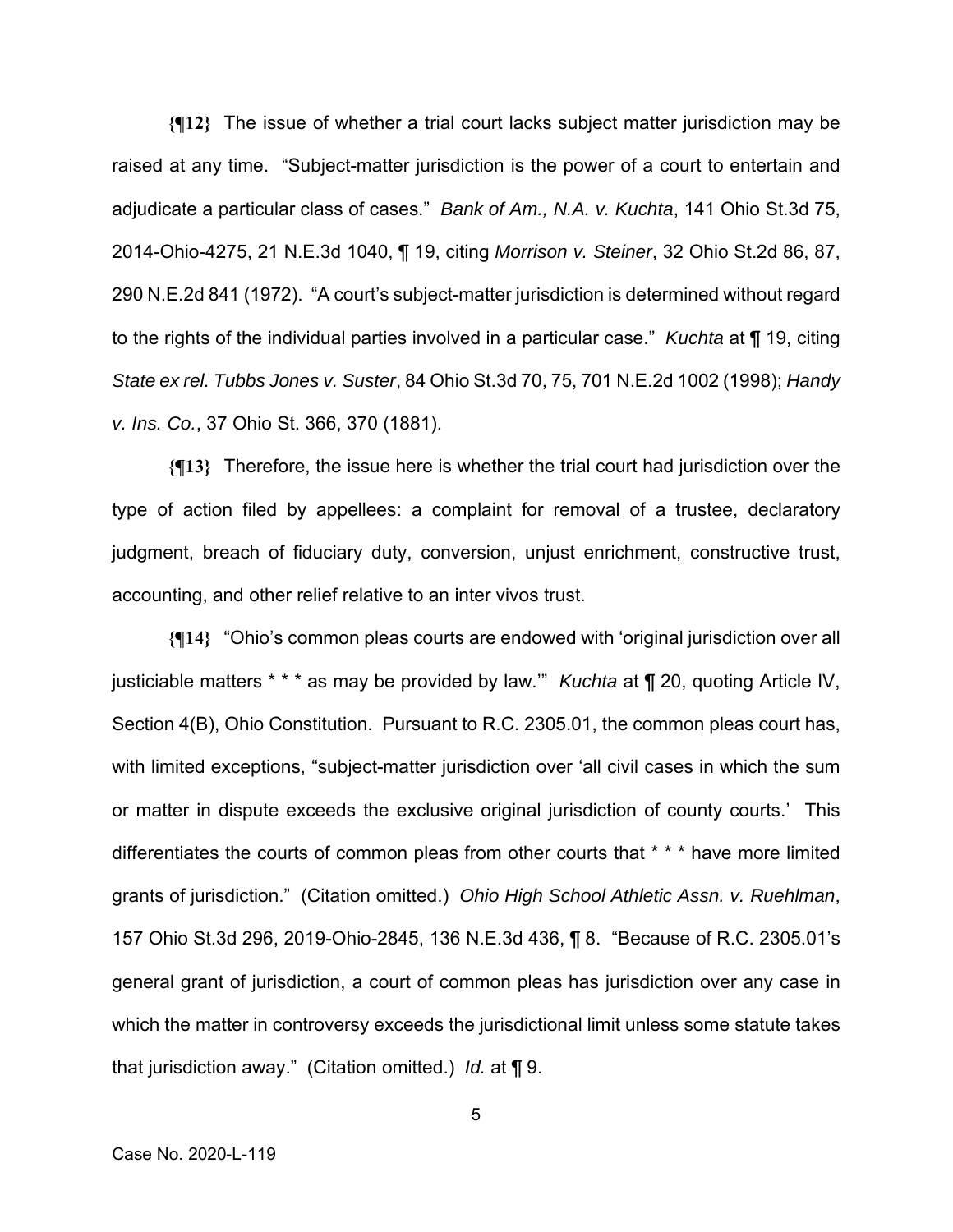**{¶15}** Here, appellant argues that jurisdiction of this case is controlled by R.C. 2101.24(A)(1)(c), which vests exclusive jurisdiction in the probate court "[t]o direct and control the conduct and settle the accounts of executors and administrators and order the distribution of estates[.]" However, this case does not involve the administration of decedent's estate. Instead, it involves decedent's inter vivos trust. Rather than removing jurisdiction from the common pleas court, R.C. 2101.24(B)(1)(b) provides that the probate court *has concurrent jurisdiction* with the general division of the court of common pleas "to hear and determine \* \* \* [a]ny action that involves an inter vivos trust[.]"

**{¶16}** Accordingly, to the extent that appellant argues that the probate court has exclusive jurisdiction to hear this case, her argument lacks merit.

**{¶17}** Appellant further argues that, because appellees had originally filed a complaint in the Ashtabula County Probate Court, the jurisdictional priority rule results in that court retaining jurisdiction.

**{¶18}** The jurisdictional priority rule provides that "when the same issue has been properly raised in two state courts of concurrent jurisdiction, the court that had its jurisdiction invoked first acquires exclusive authority to adjudicate the issue." *Szokan v. Szokan*, 11th Dist. Lake No. 2020-L-020, 2020-Ohio-7001, ¶ 28, citing *State ex rel. Consortium for Economic and Community Dev. for Hough Ward 7 v. Russo*, 151 Ohio St.3d 129, 2017-Ohio-8133, 86 N.E.3d 327, ¶ 8. "However, the rule only applies when the two actions are pending at the same time." *Szokan* at ¶ 28, citing *Russo* at ¶ 11.

**{¶19}** Here, appellees voluntarily dismissed their action in the probate court prior to filing in the trial court.

> Pursuant to Civ.R.  $41(A)(1)(a)$ , a plaintiff has an absolute right, regardless of motive, to one voluntary, unilateral